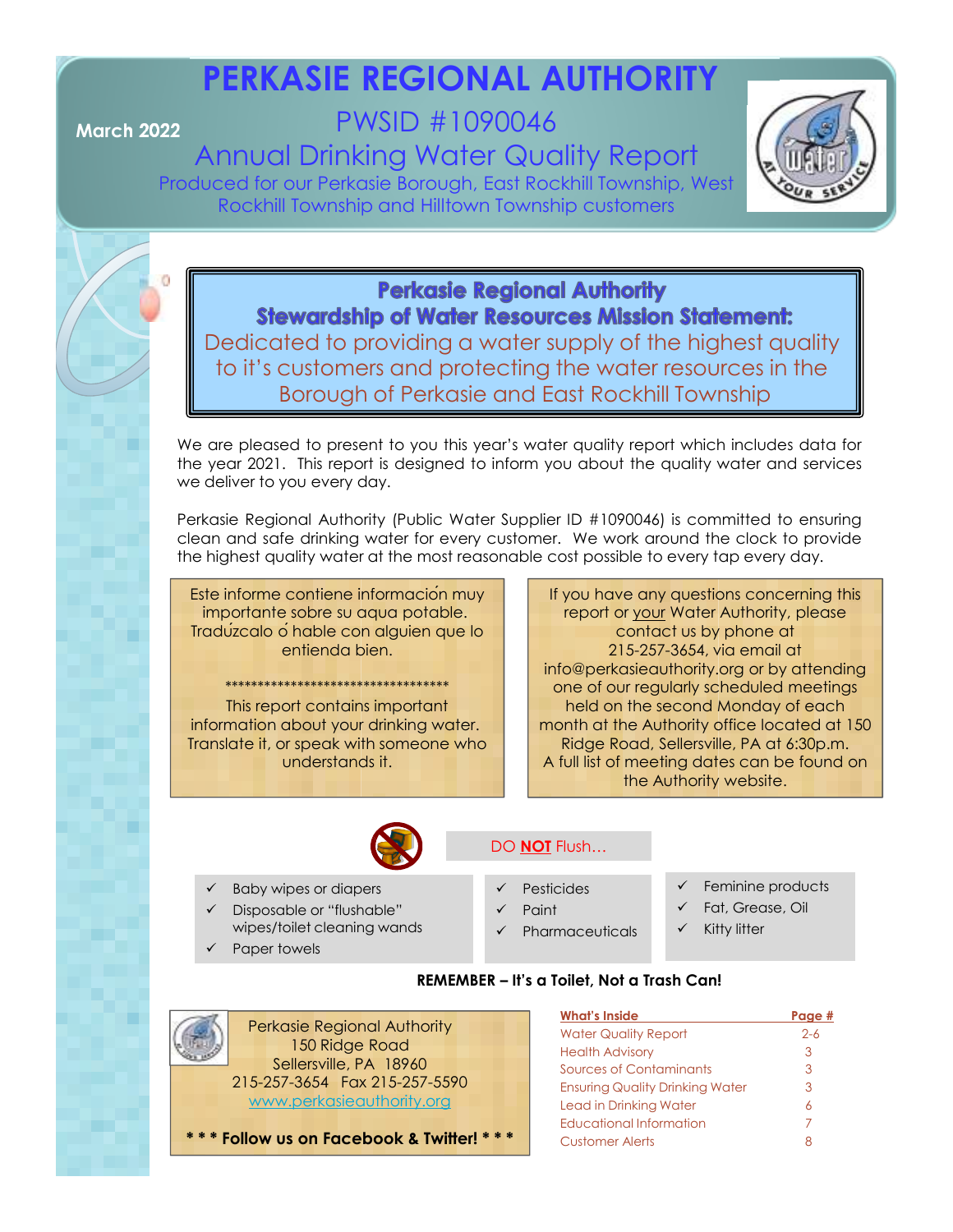### 2021 Annual Drinking Water Quality Report **Perkasie Regional Authority PWSID# 1090046**

### **Water System Information**

This report shows our water quality and what it means. If you have any questions about this report or concerning your water utility, please contact Perkasie Regional Authority at 215-257-3654. We want you to be informed about your water supply. If you want to learn more, please attend any of our regularly scheduled meetings. They are held the second Monday of each month at 6:30 pm at the Perkasie Regional Authority Office, 150 Ridge Road, Sellersville, PA 18960.

### **Sources of Water**

Our water source is comprised of several municipal wells in the Borough of Perkasie as well as East Rockhill Township. A Source Water Assessment of our source(s) was completed in 2005 by the PA Department of Environmental Protection (PADEP). The Assessment has found that our sources have a high sensitivity because of detection of Volatile Organic Compounds (VOC's) and the presence of naturally occurring arsenic. However, they are potentially most susceptible to contamination from transportation corridors and agricultural activities. Overall, our sources have little risk of significant contamination. For a copy of the complete Assessment, please contact our office.

Some people may be more vulnerable to contaminants in drinking water than the general population. Immuno-compromised persons such as persons with cancer undergoing chemotherapy, persons who have undergone organ transplants, people with HIV/AIDS or other immune system disorders, some elderly, and infants can be particularly at risk from infections. These people should seek advice about drinking water from their health care providers. EPA/CEC guidelines on appropriate means to lessen the risk of infections by *Cryptosporidium* and other microbial contaminants are available from the Safe Drinking Water Hotline (800-426-4791).

### **Monitoring Your Water**

We routinely monitor for contaminants in your drinking water according to Federal and State laws. The following table shows the results of our monitoring for the period of January 1 to December 31, 2021. The State allows us to monitor for some contaminants less than once per year because the concentrations of these contaminants do not change frequently. Some of our data is from prior years in accordance with the Safe Drinking Water Act. The date has been noted on the sampling results table.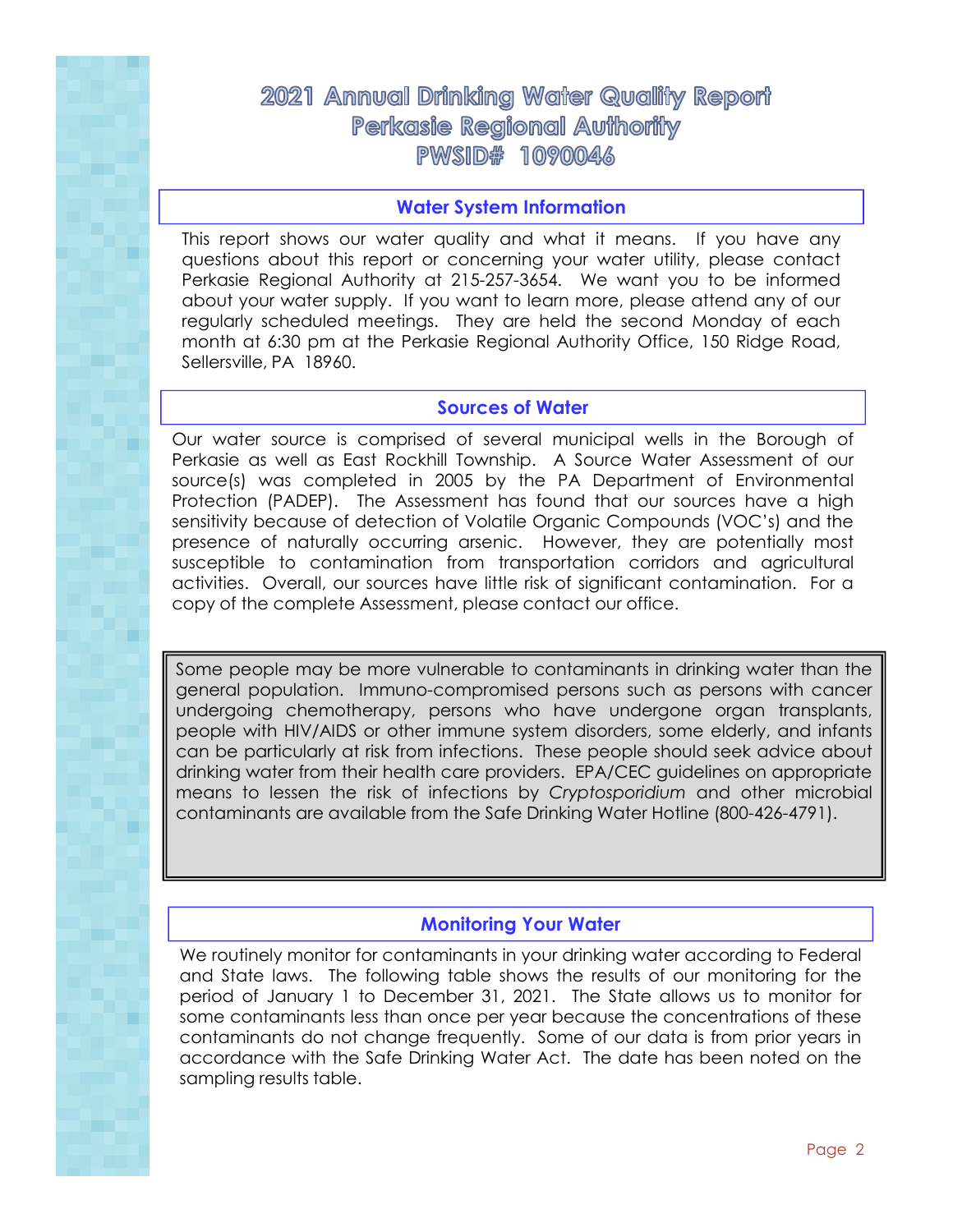

### **IMPORTANT HEALTH ADVISORY**

There are some people who may be more vulnerable to contaminants in drinking water than the general population. Examples of those who are at higher risk are:

- **People with HIV/AIDS or other immune system disorders**
- **Some elderly and infants can be particularly at risk for infections**
- **Immuno-compromised persons such as persons with cancer undergoing chemotherapy**
- **Persons who have undergone organ transplants**

Anyone with these risk factors should seek advise about drinking water from their health care providers. EPA/CDC guidelines on appropriate means to lessen the risk of infection by Cryptosporidium and other microbiological contaminants are available from the Safe Drinking Water Hotline at 1-800-426-4791.

> Learn more by visiting EPA's website: **www.epa.gov/safewater**

### **SOURCES OF CONTAMINANTS:**

PRA has met or exceeded all standards set for quality and safety. However, all sources of drinking water are subject to potential contamination either naturally occurring or man made.

Contaminants that may be present in ground source water include: **Microbial contaminants**, such as viruses and bacteria, which may come from sewage treatment plants, septic systems, agricultural livestock operations, and wildlife; **Inorganic contaminants**, such as salts and metals, which can be naturally occurring or result from urban storm water runoff, industrial or domestic wastewater discharges, oil and gas production, mining, or farming; **Pesticides and herbicides**, which may come from a variety of sources such as agriculture, urban storm water runoff, and residential uses; **Organic chemical contaminants**, including synthetic and volatile organic chemicals, which are by-products of industrial process and petroleum production, and can also come from gas stations, urban storm water runoff, and septic systems; and **Radioactive contaminants**, which can be naturally occurring or be the result of oil and gas production and mining activities.

Samples were tested at Suburban Testing Labs, Inc., Reading, PA (800)433-6595 \*\*\*

More information about contaminants and potential health effects can be obtained by calling EPA's Safe Drinking Water Hotline at 1-800-426-4791.

### **Ensuring Quality Drinking Water**

The use of ground water requires very little source water treatment. The water recharging the underground water storage aquifers is filtered through the earth and rocks as it makes its way down to the underground storage area. Precipitation in the form of rain or snow is generally "soft" water. As it filters through the ground, it picks up minerals such as calcium and magnesium which changes it to "hard" water. Generally, the most noticeable draw back to "hard" water is less suds in your washer or while you shampoo and the calcium (white crystals) build-up in your hot water tanks. Therefore, the only treatment added to the water is **chlorine** for disinfecting and a food grade **polyphosphate** called Aqua Mag to control scaling and corrosion. We also filter a portion of the water at Wells number 10 & 11 through a ferric oxide media (iron) to reduce the arsenic level below the Drinking Water Standard of 10 ppb.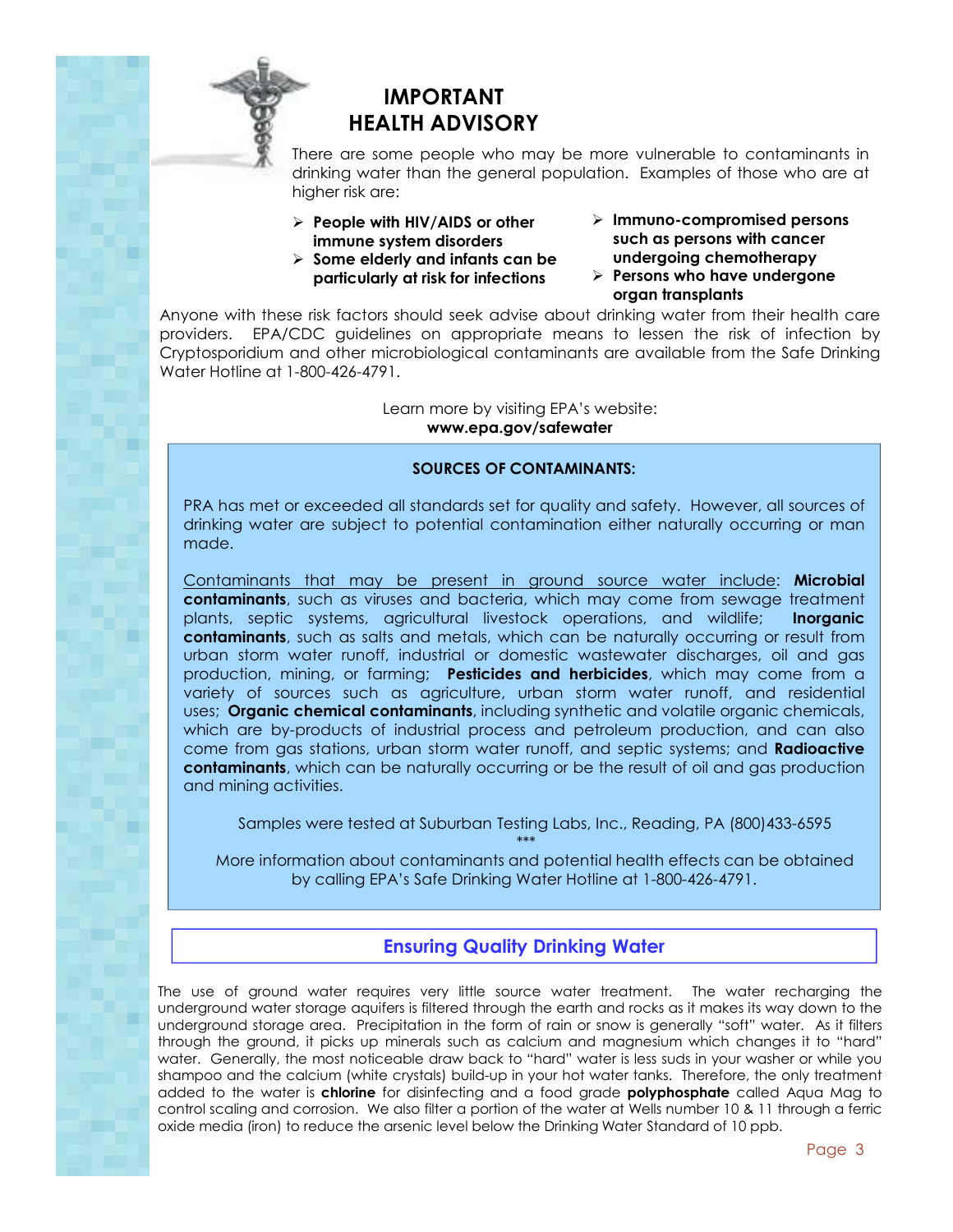### **Definitions and Abbreviations**

*Action Level (AL) –* The concentration of a contaminant which, if exceeded, triggers treatment or other requirements which a water system must follow.

*Maximum Contaminant Level (MCL) –* The highest level of contaminant that is allowed in drinking water. MCLs are set as close to the MCLGs as feasible using the best available treatment technology.

*Maximum Contaminant Level Goal (MCLG) –* The level of a contaminant in drinking water below which there is no known or expected risk to health. MCLGs allow for a margin of safety.

*Maximum Residual Disinfectant Level (MRDL) –* The highest level of a disinfectant allowed in drinking water. There is convincing evidence that addition of a disinfectant is necessary for control of microbial contaminants.

*Maximum Residual Disinfectant Level Goal (MRDLG) –* The level of a drinking water disinfectant below which there is no known or expected risk to health. MRDLGs do not reflect the benefits of the use of disinfectants to control microbial contaminants.

**Treatment Technique (TT) –** A required process intended to reduce the level of a contaminant in drinking water.

*pCi/L =* picocuries per liter (a measure of radioactivity)

*ppb* = parts per billion, or micrograms per liter

*ppm* = parts per million, or milligrams per liter (mg/L)

**ND** = no detection

| <b>Detected Sample Results</b>        |                                                                                                                                                                                       |                       |                         |                                    |     |      |   |                                                                                                                            |  |
|---------------------------------------|---------------------------------------------------------------------------------------------------------------------------------------------------------------------------------------|-----------------------|-------------------------|------------------------------------|-----|------|---|----------------------------------------------------------------------------------------------------------------------------|--|
| <b>Chemical</b><br><b>Contaminant</b> | <b>MCL</b><br><b>MC</b><br><b>Range of</b><br>in<br>Level<br><b>Sample</b><br><b>Units</b><br><b>CCR</b><br><b>Date</b><br><b>Detections</b><br><b>Detected</b><br><b>LG</b><br>units |                       | <b>Violation</b><br>Y/N | Sources of<br><b>Contamination</b> |     |      |   |                                                                                                                            |  |
| <b>Arsenic</b>                        | 10                                                                                                                                                                                    | $\Omega$              | 7.87                    | 7.0<br>to<br>9.0                   | ppb | 2021 | N | <b>Erosion of natural</b><br>deposits; runoff from<br>orchards; runoff from glass<br>and electronics production<br>wastes. |  |
| <b>Chlorine</b>                       | $\overline{4}$<br><b>MRDL</b>                                                                                                                                                         | 4<br><b>MRDL</b><br>G | 1.13                    | .40<br>to<br>1.13                  | ppm | 2021 | N | Water additive used to control<br>microbes.                                                                                |  |

| Entry Point Disinfectant Residual |                                                   |                             |                               |       |                |                         |                                             |  |  |
|-----------------------------------|---------------------------------------------------|-----------------------------|-------------------------------|-------|----------------|-------------------------|---------------------------------------------|--|--|
| Contaminant                       | <b>Minimum</b><br><b>Disinfectant</b><br>Residual | Lowest<br>Level<br>Detected | Range of<br><b>Detections</b> | Units | Sample<br>Date | <b>Violation</b><br>Y/N | Sources of<br>Contamination                 |  |  |
| Chlorine<br>EP 101                | 0.4                                               | 0.56                        | 0.56<br>to<br>1.28            | ppm   | 09/19/2021     | N                       | Water additive used to<br>control microbes. |  |  |
| Chlorine<br>EP 102                | 0.4                                               | .64                         | 0.64<br>to<br>1.31            | ppm   | 06/27/2021     | N                       | Water additive used to<br>control microbes. |  |  |
| Chlorine<br>EP 103                | 0.7                                               | 0.75                        | 0.75<br>to<br>1.20            | ppm   | 11/25/2021     | N                       | Water additive used to<br>control microbes. |  |  |
| Chlorine<br>EP 105                | 0.4                                               | 0.42                        | 0.42<br>to<br>1.26            | ppm   | 12/30/2021     | N                       | Water additive used to<br>control microbes. |  |  |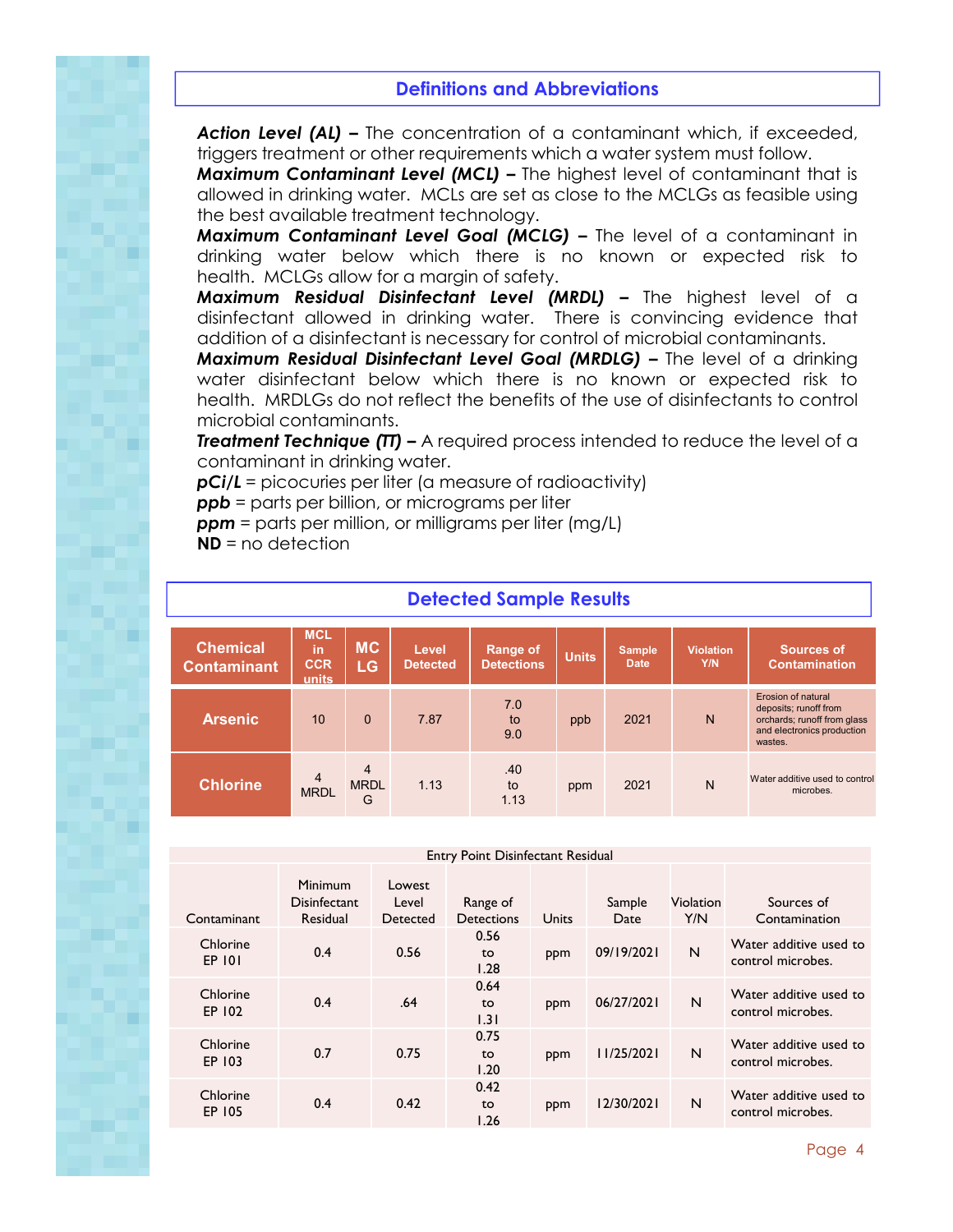## **Detected Sample Results (Continued)**

| <b>Chemical</b><br><b>Contaminant</b>         | <b>MCL</b><br>in<br><b>CCR</b><br>units | <b>MCLG</b>    | Level<br><b>Detected</b> | <b>Range of</b><br><b>Detections</b> | <b>Units</b>                                 | <b>Sample</b><br><b>Date</b> | <b>Violation</b><br>Y/N                                                                          | <b>Sources of</b><br><b>Contamination</b>     |
|-----------------------------------------------|-----------------------------------------|----------------|--------------------------|--------------------------------------|----------------------------------------------|------------------------------|--------------------------------------------------------------------------------------------------|-----------------------------------------------|
| <b>Combined</b><br><b>Radium</b><br>(226&228) | 5                                       | $\overline{0}$ | 1 1 2                    | .37<br>to<br>1.12                    | pCi/L                                        | 2021                         | $\overline{N}$                                                                                   | Erosion of natural deposits.                  |
| <b>Combined</b><br><b>Uranium</b>             | 30                                      | $\overline{0}$ | 446                      | 3.39<br>to<br>4.46                   | 2017<br>$\overline{N}$<br>and<br>ppb<br>2018 |                              | Erosion of natural deposits.                                                                     |                                               |
| <b>Selenium</b>                               | 50                                      | 50             | 3.0                      | 3.0                                  | 2020<br>$\mathsf{N}$<br>ppb                  |                              | Discharge from petroleum<br>refineries, erosion of natural<br>deposits, discharge from<br>mines. |                                               |
| <b>Gross Alpha</b><br><b>Emitters</b>         | 15                                      | $\overline{0}$ | 9.00                     | 3.29<br>to<br>9.00                   | pCi/L                                        | 2021                         | $\mathsf{N}$                                                                                     | Erosion of natural deposits.                  |
| <b>HAA</b><br><b>Haloacetic Acids</b>         | 60                                      | n/a            | 5.60                     | 3.34<br>to<br>5.60                   | ppb                                          | 2021                         | $\overline{N}$                                                                                   | By-product of drinking water<br>disinfection. |
| <b>TTHM Total</b><br><b>Trihalomethanes</b>   | 80                                      | n/a            | 36.7                     | 26.1<br>to<br>36.7                   | ppb                                          | 2021                         | $\mathsf{N}$                                                                                     | By-product of water<br>chlorination           |
| <b>Fluoride</b>                               | $\overline{2}$                          | $\overline{2}$ | 0.39                     | 0.32<br>to<br>0.39                   | ppm                                          | 2020                         | $\mathsf{N}$                                                                                     | Erosion of natural<br>deposits.               |
| <b>Manganese</b>                              | .05                                     | .05            | .064                     | 0.06<br>to<br>0.064                  | ppm                                          | 2021                         | $\mathsf{N}$                                                                                     | Erosion of natural<br>deposits.               |

| <b>Contaminant</b> | <b>Action</b><br>Level (AL) | <b>MCLG</b>  | 90th<br><b>Percentile</b><br><b>Value</b> | <b>Units</b> | # of Sites<br><b>Total Sites</b> | above AL of Sample Date | <b>Violation of</b><br><b>TTY/N</b> | Sources of<br>Contamination        |
|--------------------|-----------------------------|--------------|-------------------------------------------|--------------|----------------------------------|-------------------------|-------------------------------------|------------------------------------|
| Lead               | 15                          | $\mathbf{0}$ | 1.0                                       | ppb          | 1 out of 30                      | 2019                    | N                                   | Corrosion of household<br>plumbing |
| <b>Copper</b>      | 1.3                         | 1.3          | 0.509                                     | ppm          | $0$ out of $30$                  | 2019                    | N                                   | Corrosion of household<br>plumbing |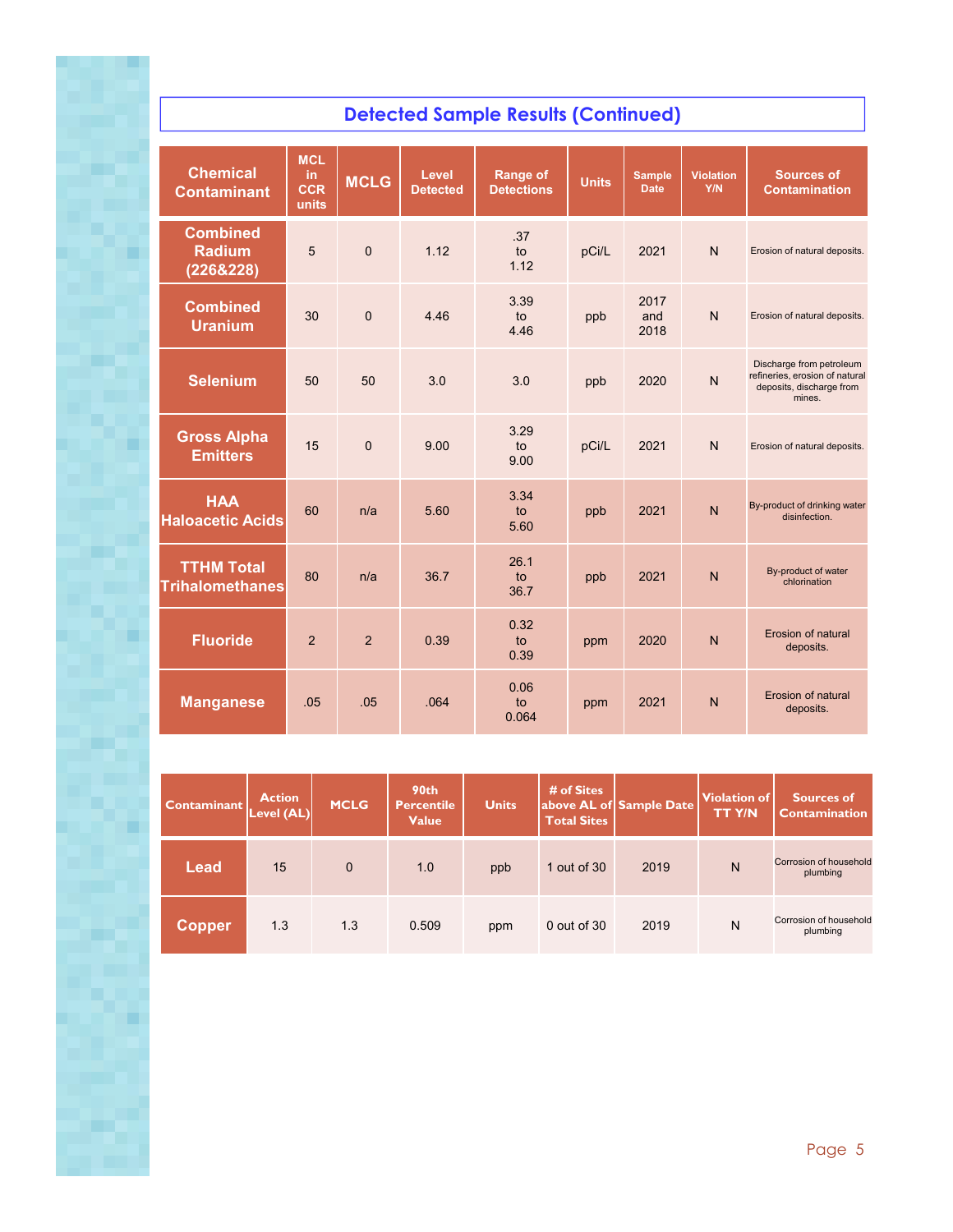### **Important Water Quality Information**

### **Lead in Drinking Water**

"If present, elevated levels of lead can cause serious health problems, especially for pregnant women and young children. Lead in drinking water is primarily from materials and components associated with service lines and home plumbing. Perkasie Regional Authority is responsible for providing high quality drinking water, but cannot control the variety of materials used in plumbing components. When your water has been sitting for several hours, you can minimize the potential for lead exposure by flushing your tap for 30 seconds to 2 minutes before using water for drinking or cooking. If you are concerned about lead in your water, you may wish to have your water tested. Information on lead in drinking water, testing methods, and steps you can take to minimize exposure is available from the Safe Drinking Water Hotline or at *http://www.epa.gov/safewater/lead."*

### **Arsenic**

While your drinking water meets EPA's standard for arsenic, it does contain levels of arsenic. EPA's standard balances the current understanding of arsenic's possible health effects against the costs of removing arsenic from drinking water. EPA continues to research the health effects of low levels of arsenic which is a mineral known to cause cancer in humans at high concentrations and is linked to other health effects such as skin damage and circulatory problems. The standard is determined by a running annual average. Our average for the year was 7.8 ppb.

### **Fluoride**

While your water meets EPA's standards for fluoride, it does contain low levels of fluoride. Perkasie Regional Authority does not use fluoride as an additive, the fluoride that is detected is from the erosion of natural deposits; or discharge from fertilizer and manufacturing. The EPA warns that while low levels of fluoride can help prevent cavities, children under nine years of age may develop cosmetic discoloration of their permanent teeth (dental fluorosis) by drinking water that contains more than 2 parts per million. Dental fluorosis, in its moderate or severe forms, may result in brown staining and or pitting of the permanent teeth. This problem occurs only in developing teeth, before they erupt from the gums. Drinking water containing more than 4 parts per million of fluoride (the U.S. Environmental Protection Agency's drinking water standard) can increase your risk of developing bone disease. Perkasie Regional Authority has conducted multiple samples for fluoride in the past 5 years, most of those samples have been a non-detection. The highest of the samples that had detectable levels was 1.4 ppm, below the risk & actionable limits. The Department of Environmental Protection has set the actionable limit at 2 ppm and the Environmental Protection Agency has set the actionable limit at 4 ppm.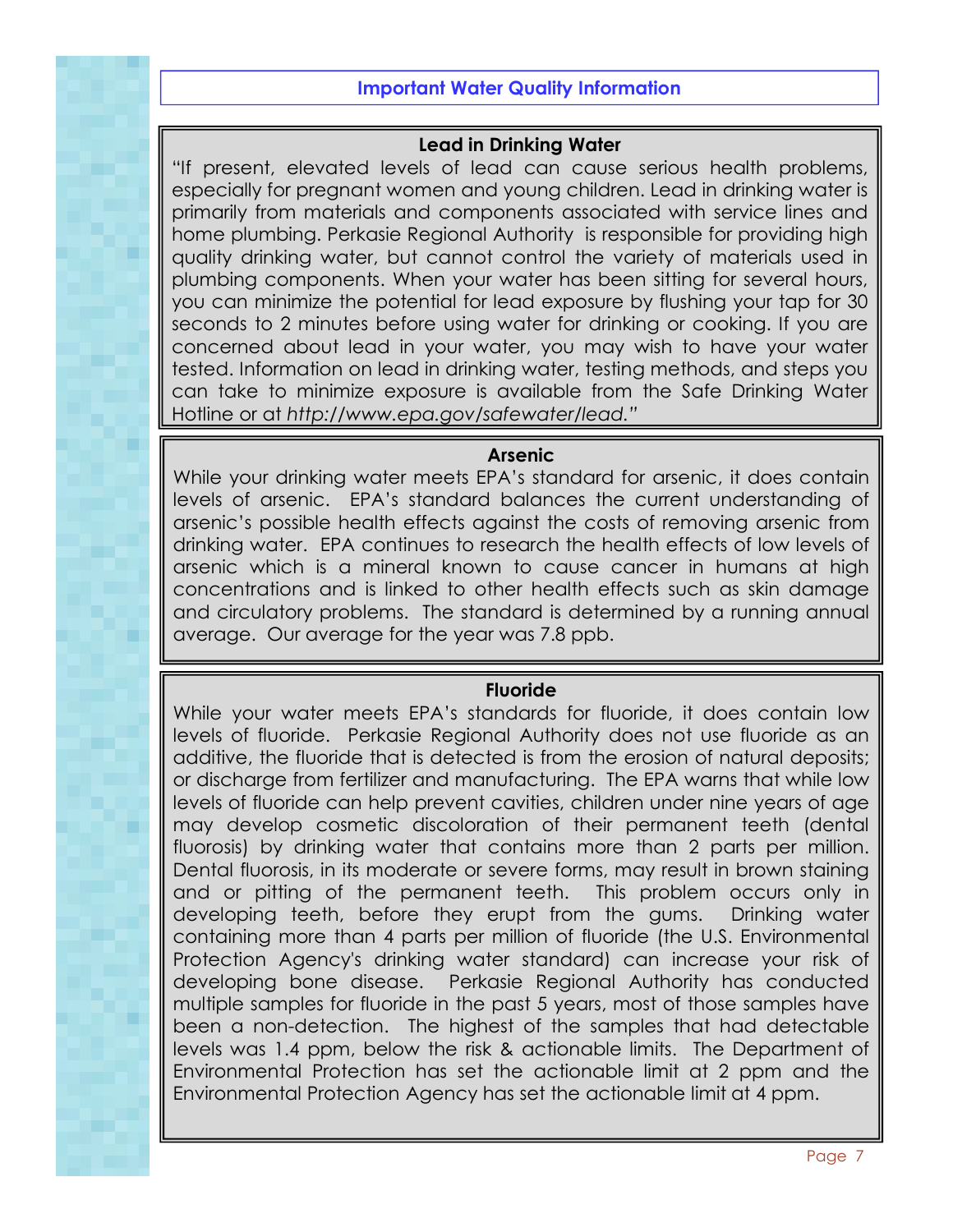### **Educational Information**

The source of drinking water (both tap water and bottled water) includes rivers, lakes, streams, ponds, reservoirs, springs and wells. As water travels over the surface of the land or through the ground, it dissolves naturally-occurring minerals and, in some cases,

radioactive material, and can pick up substances resulting from the presence of animals or from human activity.

Contaminants that may be present in source water include:

- Microbial contaminants, such as viruses and bacteria, which may come from sewage treatment plants, septic systems, agricultural livestock operations, and wildlife.
- $\triangleright$  Inorganic contaminants, such as salts and metals, which can be naturally-occurring or result from urban stormwater run-off, industrial or domestic wastewater discharges, oil and gas production, mining, or farming.
- $\triangleright$  Pesticides and herbicides, which may come from a variety of sources such as agriculture, urban stormwater runoff, and residential uses.
- Organic chemical contaminants, including synthetic and volatile organic chemicals, which are by-products of industrial processes and petroleum production, and can also come from gas stations, urban stormwater runoff, and septic systems.
- Radioactive contaminants, which can be naturally-occurring or be the result of oil and gas production and mining activities.

In order to ensure that tap water is safe to drink, EPA and DEP prescribes regulations which limit the amount of certain contaminants in water provided by public water systems. FDA and DEP regulations establish limits for contaminants in bottled water which must provide the same protection for public health.

Drinking water, including bottled water, may reasonably be expected to contain at least small amounts of some contaminants. The presence of contaminants does not necessarily indicate that water poses a health risk. More information about contaminants and potential health effects can be obtained by calling the Environmental Protection Agency's Safe Drinking Water Hotline (800-426-4791).